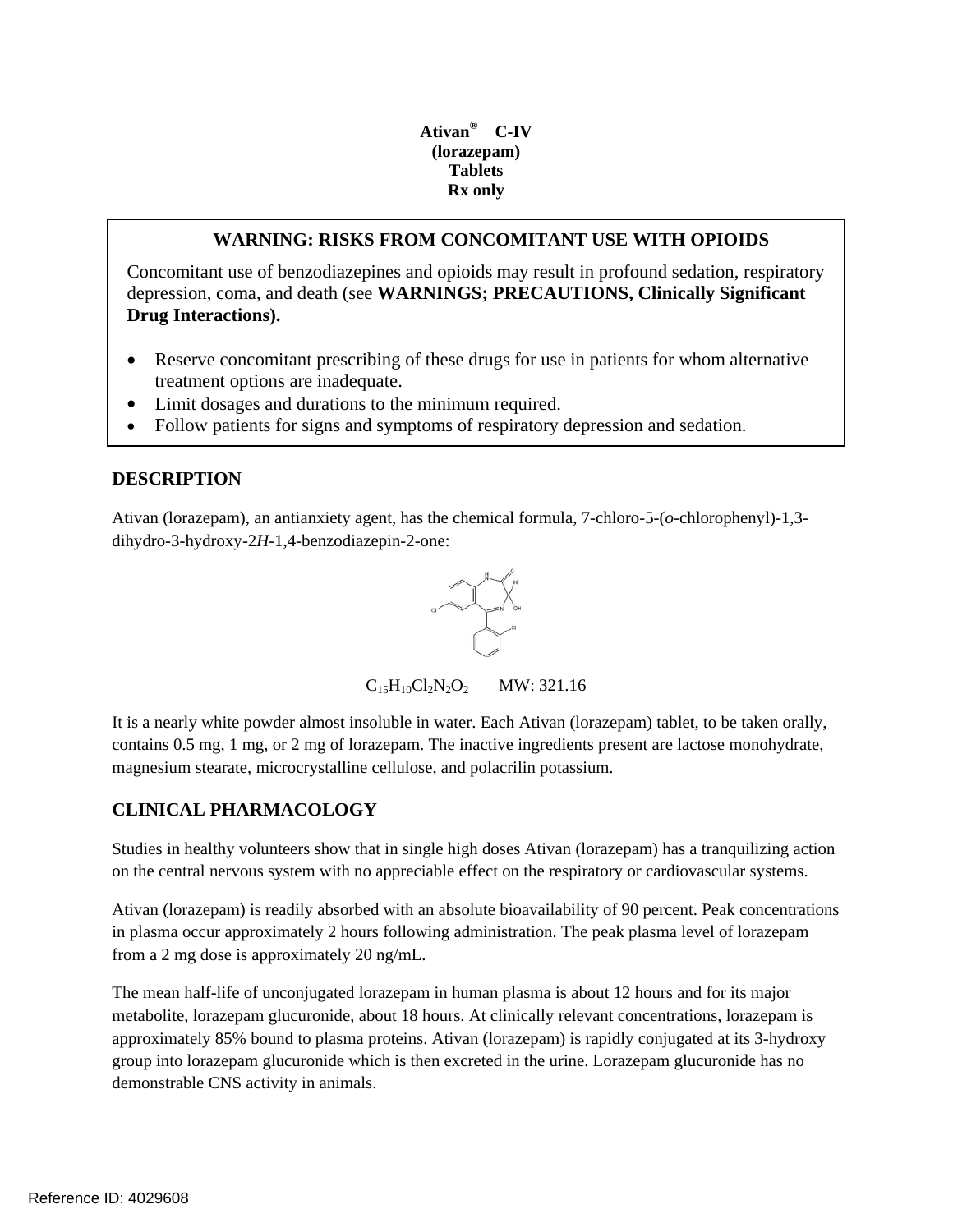The plasma levels of lorazepam are proportional to the dose given. There is no evidence of accumulation of lorazepam on administration up to six months.

Studies comparing young and elderly subjects have shown that advancing age does not have a significant effect on the pharmacokinetics of lorazepam. However, in one study involving single intravenous doses of 1.5 to 3 mg of Ativan Injection, mean total body clearance of lorazepam decreased by 20% in 15 elderly subjects of 60 to 84 years of age compared to that in 15 younger subjects of 19 to 38 years of age.

# **INDICATIONS AND USAGE**

Ativan (lorazepam) is indicated for the management of anxiety disorders or for the short-term relief of the symptoms of anxiety or anxiety associated with depressive symptoms. Anxiety or tension associated with the stress of everyday life usually does not require treatment with an anxiolytic.

The effectiveness of Ativan (lorazepam) in long-term use, that is, more than 4 months, has not been assessed by systematic clinical studies. The physician should periodically reassess the usefulness of the drug for the individual patient.

## **CONTRAINDICATIONS**

Ativan (lorazepam) is contraindicated in patients with

- hypersensitivity to benzodiazepines or to any components of the formulation.
- acute narrow-angle glaucoma.

# **WARNINGS**

Concomitant use of benzodiazepines, including Ativan, and opioids may result in profound sedation, respiratory depression, coma, and death. Because of these risks, reserve concomitant prescribing of these drugs for use in patients for whom alternative treatment options are inadequate.

Observational studies have demonstrated that concomitant use of opioid analgesics and benzodiazepines increases the risk of drug-related mortality compared to use of opioids alone. If a decision is made to prescribe Ativan concomitantly with opioids, prescribe the lowest effective dosages and minimum durations of concomitant use, and follow patients closely for signs and symptoms of respiratory depression and sedation. In patients already receiving an opioid analgesic, prescribe a lower initial dose of Ativan than indicated in the absence of an opioid and titrate based on clinical response. If an opioid is initiated in a patient already taking Ativan, prescribe a lower initial dose of the opioid and titrate based upon clinical response.

Advise both patients and caregivers about the risks of respiratory depression and sedation when Ativan is used with opioids. Advise patients not to drive or operate heavy machinery until the effects of concomitant use with the opioid have been determined (see **PRECAUTIONS, Clinically Significant Drug Interactions**).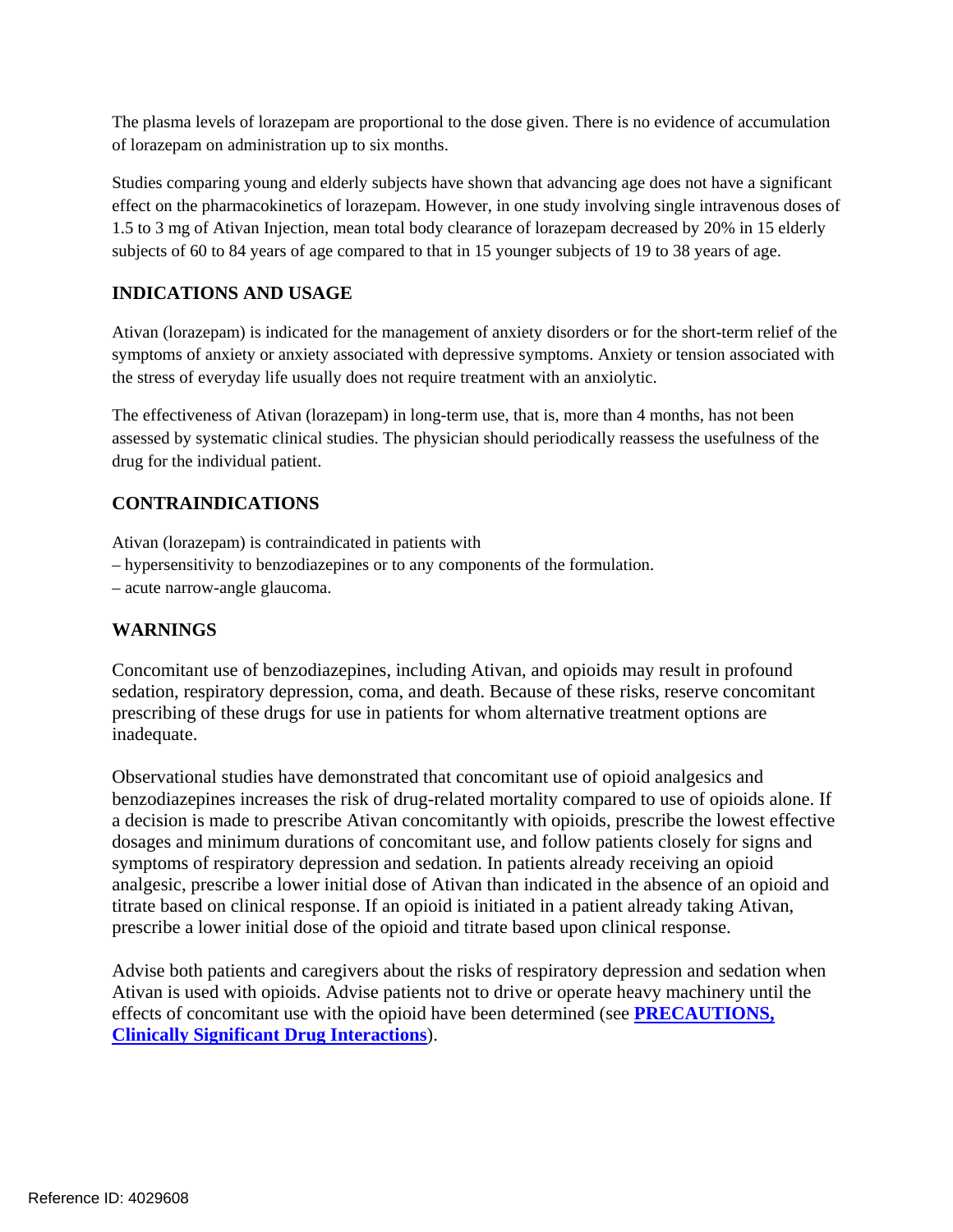Pre-existing depression may emerge or worsen during use of benzodiazepines including lorazepam. Ativan (lorazepam) is not recommended for use in patients with a primary depressive disorder or psychosis.

Use of benzodiazepines, including lorazepam, both used alone and in combination with other CNS depressants, may lead to potentially fatal respiratory depression. (See **PRECAUTIONS, Clinically Significant Drug Interactions**.)

Use of benzodiazepines, including lorazepam, may lead to physical and psychological dependence.

As with all patients on CNS-depressant drugs, patients receiving lorazepam should be warned not to operate dangerous machinery or motor vehicles and that their tolerance for alcohol and other CNS depressants will be diminished.

## **Physical and Psychological Dependence**

The use of benzodiazepines, including lorazepam, may lead to physical and psychological dependence. The risk of dependence increases with higher doses and longer term use and is further increased in patients with a history of alcoholism or drug abuse or in patients with significant personality disorders. The dependence potential is reduced when lorazepam is used at the appropriate dose for short-term treatment. Addiction-prone individuals (such as drug addicts or alcoholics) should be under careful surveillance when receiving lorazepam or other psychotropic agents.

In general, benzodiazepines should be prescribed for short periods only (e.g., 2 to 4 weeks). Extension of the treatment period should not take place without reevaluation of the need for continued therapy. Continuous long-term use of product is not recommended. Withdrawal symptoms (e.g., rebound insomnia) can appear following cessation of recommended doses after as little as one week of therapy. Abrupt discontinuation of product should be avoided and a gradual dosage-tapering schedule followed after extended therapy.

 tachycardia, panic attacks, vertigo, hyperreflexia, short-term memory loss, and hyperthermia. Abrupt termination of treatment may be accompanied by withdrawal symptoms. Symptoms reported following discontinuation of benzodiazepines include headache, anxiety, tension, depression, insomnia, restlessness, confusion, irritability, sweating, rebound phenomena, dysphoria, dizziness, derealization, depersonalization, hyperacusis, numbness/tingling of extremities, hypersensitivity to light, noise, and physical contact/perceptual changes, involuntary movements, nausea, vomiting, diarrhea, loss of appetite, hallucinations/delirium, convulsions/seizures, tremor, abdominal cramps, myalgia, agitation, palpitations, Convulsions/seizures may be more common in patients with pre-existing seizure disorders or who are taking other drugs that lower the convulsive threshold such as antidepressants.

There is evidence that tolerance develops to the sedative effects of benzodiazepines.

Lorazepam may have abuse potential, especially in patients with a history of drug and/or alcohol abuse.

# **PRECAUTIONS**

In patients with depression, a possibility for suicide should be borne in mind; benzodiazepines should not be used in such patients without adequate antidepressant therapy.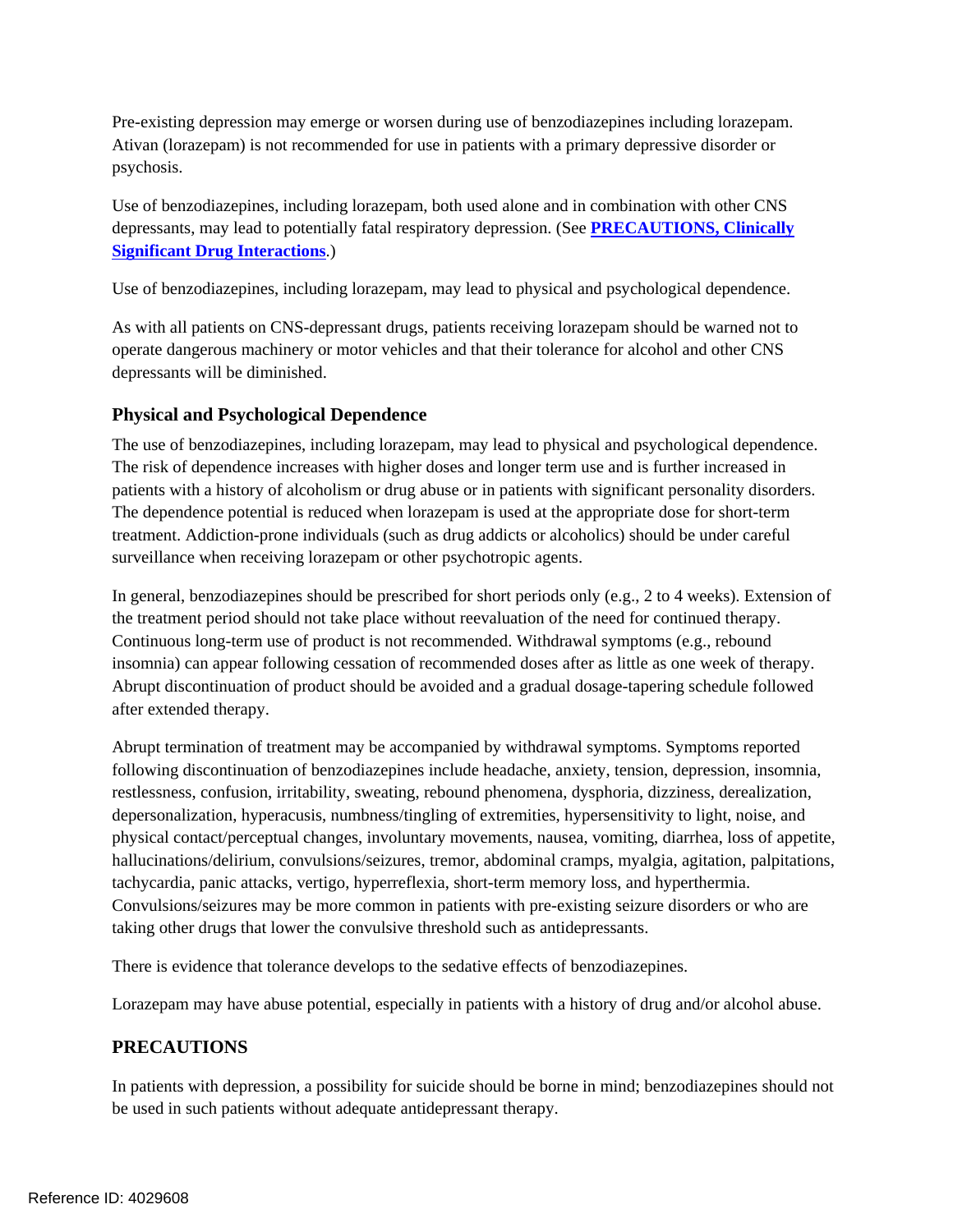Lorazepam should be used with caution in patients with compromised respiratory function (e.g., COPD, sleep apnea syndrome).

Elderly or debilitated patients may be more susceptible to the sedative effects of lorazepam. Therefore, these patients should be monitored frequently and have their dosage adjusted carefully according to patient response; the initial dosage should not exceed 2 mg.

Paradoxical reactions have been occasionally reported during benzodiazepine use. Such reactions may be more likely to occur in children and the elderly. Should these occur, use of the drug should be discontinued.

The usual precautions for treating patients with impaired renal or hepatic function should be observed. As with all benzodiazepines, the use of lorazepam may worsen hepatic encephalopathy; therefore, lorazepam should be used with caution in patients with severe hepatic insufficiency and/or encephalopathy. Dosage for patients with severe hepatic insufficiency should be adjusted carefully according to patient response; lower doses may be sufficient in such patients.

In patients where gastrointestinal or cardiovascular disorders coexist with anxiety, it should be noted that lorazepam has not been shown to be of significant benefit in treating the gastrointestinal or cardiovascular component.

Esophageal dilation occurred in rats treated with lorazepam for more than one year at 6 mg/kg/day. The no-effect dose was 1.25 mg/kg/day (approximately 6 times the maximum human therapeutic dose of 10 mg per day). The effect was reversible only when the treatment was withdrawn within two months of first observation of the phenomenon. The clinical significance of this is unknown. However, use of lorazepam for prolonged periods and in geriatric patients requires caution, and there should be frequent monitoring for symptoms of upper GI disease.

Safety and effectiveness of Ativan (lorazepam) in children of less than 12 years have not been established.

# **Information for Patients**

To assure the safe and effective use of Ativan (lorazepam), patients should be informed that, since benzodiazepines may produce psychological and physical dependence, it is advisable that they consult with their physician before either increasing the dose or abruptly discontinuing this drug.

## **Essential Laboratory Tests**

Some patients on Ativan (lorazepam) have developed leukopenia, and some have had elevations of LDH. As with other benzodiazepines, periodic blood counts and liver function tests are recommended for patients on long-term therapy.

# **Clinically Significant Drug Interactions**

The concomitant use of benzodiazepines and opioids increases the risk of respiratory depression because of actions at different receptor sites in the CNS that control respiration. Benzodiazepines interact at GABAA sites and opioids interact primarily at mu receptors. When benzodiazepines and opioids are combined, the potential for benzodiazepines to significantly worsen opioid-related respiratory depression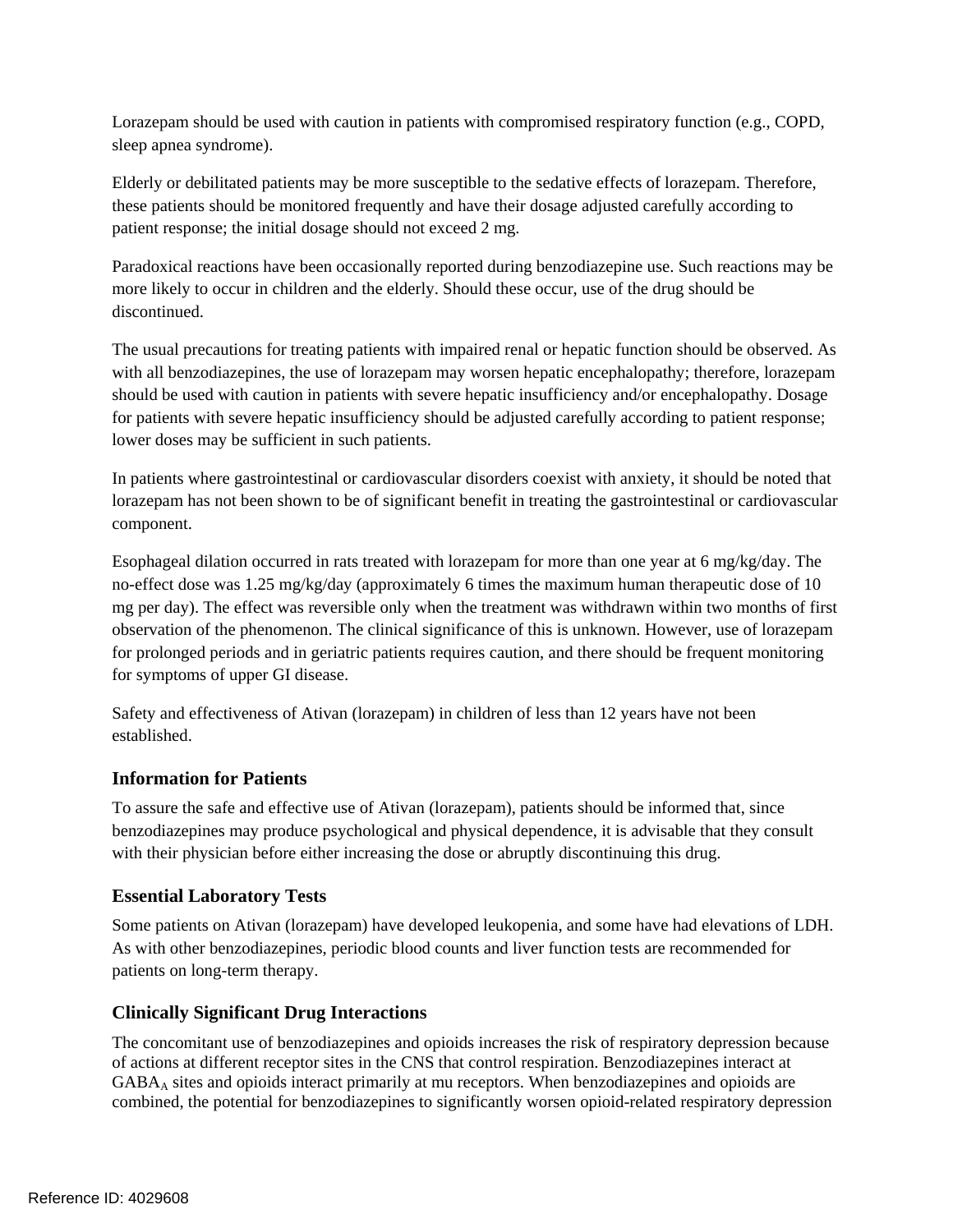exists. Limit dosage and duration of concomitant use of benzodiazepines and opioids, and monitor patients closely for respiratory depression and sedation.

The benzodiazepines, including Ativan (lorazepam), produce increased CNS-depressant effects when administered with other CNS depressants such as alcohol, barbiturates, antipsychotics, sedative/hypnotics, anxiolytics, antidepressants, narcotic analgesics, sedative antihistamines, anticonvulsants, and anesthetics.

 Concomitant use of clozapine and lorazepam may produce marked sedation, excessive salivation, hypotension, ataxia, delirium, and respiratory arrest.

Concurrent administration of lorazepam with valproate results in increased plasma concentrations and reduced clearance of lorazepam. Lorazepam dosage should be reduced to approximately 50% when coadministered with valproate.

Concurrent administration of lorazepam with probenecid may result in a more rapid onset or prolonged effect of lorazepam due to increased half-life and decreased total clearance. Lorazepam dosage needs to be reduced by approximately 50% when coadministered with probenecid.

The effects of probenecid and valproate on lorazepam may be due to inhibition of glucuronidation.

Administration of theophylline or aminophylline may reduce the sedative effects of benzodiazepines, including lorazepam.

## **Carcinogenesis and Mutagenesis**

No evidence of carcinogenic potential emerged in rats during an 18-month study with Ativan (lorazepam). No studies regarding mutagenesis have been performed.

# **Pregnancy**

Reproductive studies in animals were performed in mice, rats, and two strains of rabbits. Occasional anomalies (reduction of tarsals, tibia, metatarsals, malrotated limbs, gastroschisis, malformed skull, and microphthalmia) were seen in drug-treated rabbits without relationship to dosage. Although all of these anomalies were not present in the concurrent control group, they have been reported to occur randomly in historical controls. At doses of 40 mg/kg and higher, there was evidence of fetal resorption and increased fetal loss in rabbits which was not seen at lower doses.

The clinical significance of the above findings is not known. However, an increased risk of congenital malformations associated with the use of minor tranquilizers (chlordiazepoxide, diazepam, and meprobamate) during the first trimester of pregnancy has been suggested in several studies. Because the use of these drugs is rarely a matter of urgency, the use of lorazepam during this period should be avoided. The possibility that a woman of childbearing potential may be pregnant at the time of institution of therapy should be considered. Patients should be advised that if they become pregnant, they should communicate with their physician about the desirability of discontinuing the drug.

In humans, blood levels obtained from umbilical cord blood indicate placental transfer of lorazepam and lorazepam glucuronide. Infants of mothers who ingested benzodiazepines for several weeks or more preceding delivery have been reported to have withdrawal symptoms during the postnatal period.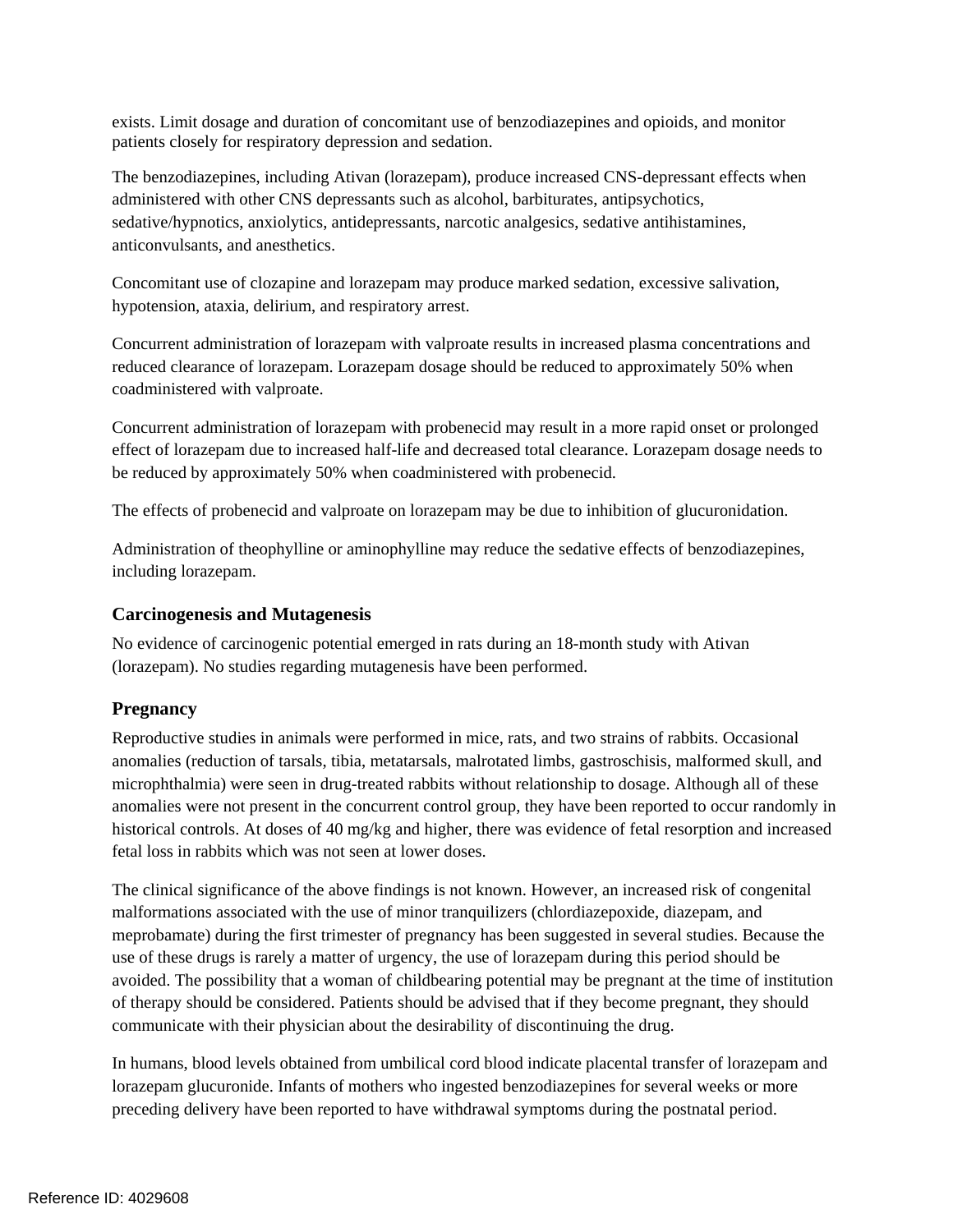Symptoms such as hypoactivity, hypotonia, hypothermia, respiratory depression, apnea, feeding problems, and impaired metabolic response to cold stress have been reported in neonates born of mothers who have received benzodiazepines during the late phase of pregnancy or at delivery.

## **Nursing Mothers**

Lorazepam has been detected in human breast milk; therefore, it should not be administered to breastfeeding women, unless the expected benefit to the woman outweighs the potential risk to the infant.

Sedation and inability to suckle have occurred in neonates of lactating mothers taking benzodiazepines. Infants of lactating mothers should be observed for pharmacological effects (including sedation and irritability).

## **Geriatric Use**

Clinical studies of Ativan generally were not adequate to determine whether subjects aged 65 and over respond differently than younger subjects; however, the incidence of sedation and unsteadiness was observed to increase with age (see **ADVERSE REACTIONS**).

Age does not appear to have a significant effect on lorazepam kinetics (see **CLINICAL PHARMACOLOGY**).

Clinical circumstances, some of which may be more common in the elderly, such as hepatic or renal impairment, should be considered. Greater sensitivity (e.g., sedation) of some older individuals cannot be ruled out. In general, dose selection for an elderly patient should be cautious, and lower doses may be sufficient in these patients (see **DOSAGE AND ADMINISTRATION**).

# **ADVERSE REACTIONS**

Most adverse reactions to benzodiazepines, including CNS effects and respiratory depression, are dose dependent, with more severe effects occurring with high doses.

In a sample of about 3500 patients treated for anxiety, the most frequent adverse reaction to Ativan (lorazepam) was sedation (15.9%), followed by dizziness (6.9%), weakness (4.2%), and unsteadiness (3.4%). The incidence of sedation and unsteadiness increased with age.

Other adverse reactions to benzodiazepines, including lorazepam are fatigue, drowsiness, amnesia, memory impairment, confusion, disorientation, depression, unmasking of depression, disinhibition, euphoria, suicidal ideation/attempt, ataxia, asthenia, extrapyramidal symptoms, convulsions/seizures, tremor, vertigo, eye function/visual disturbance (including diplopia and blurred vision), dysarthria/slurred speech, change in libido, impotence, decreased orgasm; headache, coma; respiratory depression, apnea, worsening of sleep apnea, worsening of obstructive pulmonary disease; gastrointestinal symptoms including nausea, change in appetite, constipation, jaundice, increase in bilirubin, increase in liver transaminases, increase in alkaline phosphatase; hypersensitivity reactions, anaphylactoid reactions; dermatological symptoms, allergic skin reactions, alopecia; SIADH, hyponatremia; thrombocytopenia, agranulocytosis, pancytopenia; hypothermia; and autonomic manifestations.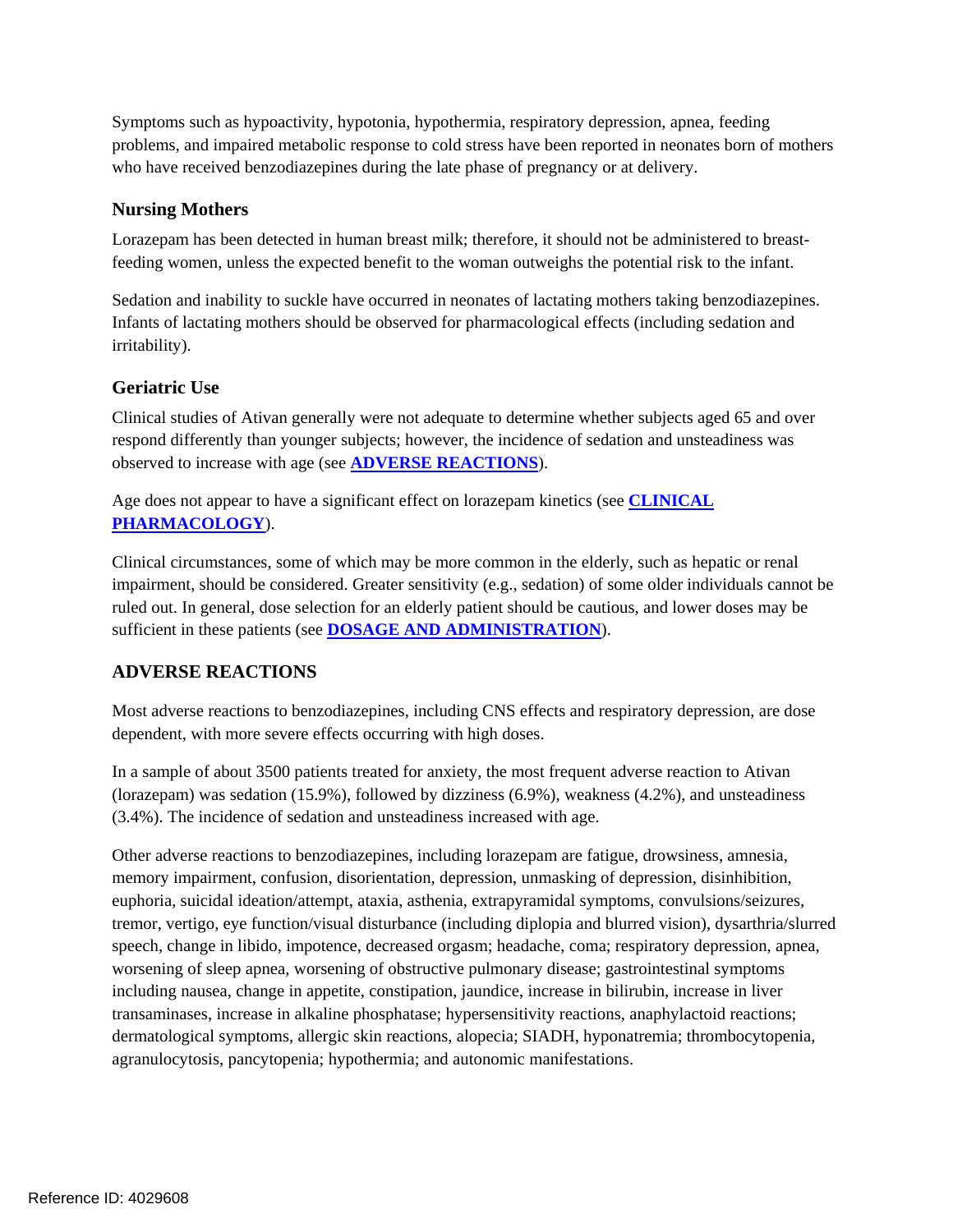Paradoxical reactions, including anxiety, excitation, agitation, hostility, aggression, rage, sleep disturbances/insomnia, sexual arousal, and hallucinations may occur. Small decreases in blood pressure and hypotension may occur but are usually not clinically significant, probably being related to the relief of anxiety produced by Ativan (lorazepam).

To report SUSPECTED ADVERSE REACTIONS, contact Valeant Pharmaceuticals North America LLC at 1-800-321-4576 or FDA at 1-800-FDA-1088 or www.fda.gov/medwatch.

# **OVERDOSAGE**

In postmarketing experience, overdose with lorazepam has occurred predominantly in combination with alcohol and/or other drugs. Therefore, in the management of overdosage, it should be borne in mind that multiple agents may have been taken.

## **Symptoms**

Overdosage of benzodiazepines is usually manifested by varying degrees of central nervous system depression ranging from drowsiness to coma. In mild cases, symptoms include drowsiness, mental confusion, paradoxical reactions, dysarthria and lethargy. In more serious cases, and especially when other drugs or alcohol were ingested, symptoms may include ataxia, hypotonia, hypotension, cardiovascular depression, respiratory depression, hypnotic state, coma, and death.

#### **Management**

General supportive and symptomatic measures are recommended; vital signs must be monitored and the patient closely observed. When there is a risk of aspiration, induction of emesis is not recommended. Gastric lavage may be indicated if performed soon after ingestion or in symptomatic patients. Administration of activated charcoal may also limit drug absorption. Hypotension, though unlikely, usually may be controlled with norepinephrine bitartrate injection. Lorazepam is poorly dialyzable. Lorazepam glucuronide, the inactive metabolite, may be highly dialyzable.

The benzodiazepine antagonist flumazenil may be used in hospitalized patients as an adjunct to, not as a substitute for, proper management of benzodiazepine overdose. **The prescriber should be aware of a risk of seizure in association with flumazenil treatment, particularly in long-term benzodiazepine users and in cyclic antidepressant overdose.** The complete flumazenil package insert including **Contraindications**, **Warnings**, and **Precautions** should be consulted prior to use.

## **DOSAGE AND ADMINISTRATION**

Ativan (lorazepam) is administered orally. For optimal results, dose, frequency of administration, and duration of therapy should be individualized according to patient response. To facilitate this, 0.5 mg, 1 mg, and 2 mg tablets are available.

The usual range is 2 to 6 mg/day given in divided doses, the largest dose being taken before bedtime, but the daily dosage may vary from 1 to 10 mg/day.

For anxiety, most patients require an initial dose of 2 to 3 mg/day given two times a day or three times a day.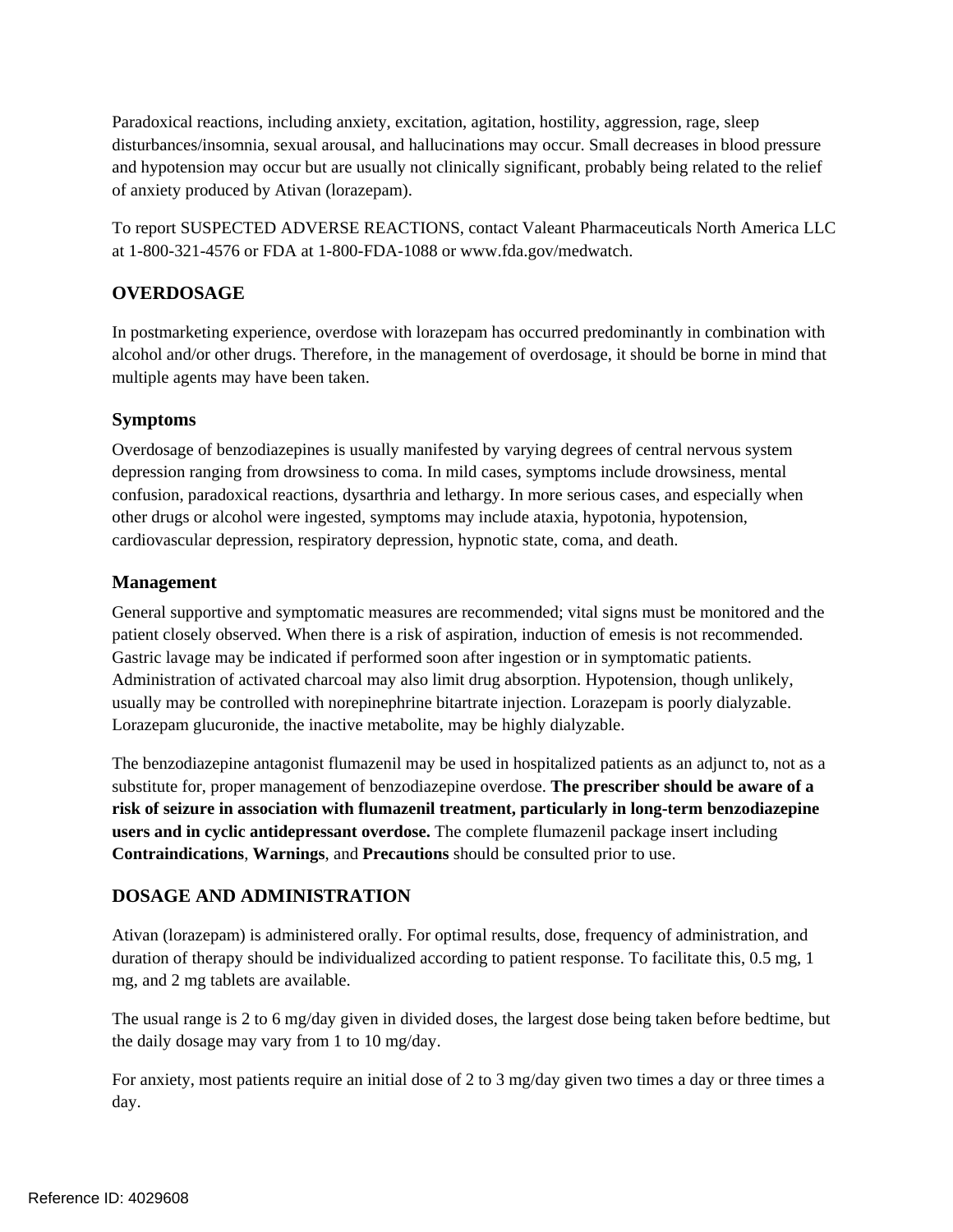For insomnia due to anxiety or transient situational stress, a single daily dose of 2 to 4 mg may be given, usually at bedtime.

For elderly or debilitated patients, an initial dosage of 1 to 2 mg/day in divided doses is recommended, to be adjusted as needed and tolerated.

The dosage of Ativan (lorazepam) should be increased gradually when needed to help avoid adverse effects. When higher dosage is indicated, the evening dose should be increased before the daytime doses.

# **HOW SUPPLIED**

Ativan® (lorazepam) Tablets are available in the following dosage strengths:

0.5 mg, white, five-sided (shield shape) tablet with a raised "A" on one side and "BPI" and "63" impressed on reverse side. NDC 0187-0063-01 - Bottles of 100 tablets; NDC 0187-0063-50 – Bottles of 500 tablets; NDC 0187-0063-10 – Bottles of 1000 tablets.

1 mg, white, five-sided (shield shape) tablet with a raised "A" on one side and "BPI" and "64" impressed on scored reverse side. NDC 0187-0064-01 - Bottles of 100 tablets; NDC 0187-0064-50 – Bottles of 500 tablets; NDC 0187-0064-10 - Bottles of 1000 tablets.

2 mg, white, five-sided (rectangular pentagon) tablet with a raised "A" and impressed "2" on one side and "BPI" and "65" impressed on scored reverse side. NDC 0187-0065-01 - Bottles of 100 tablets; NDC 0187-0065-50 – Bottles of 500 tablets; NDC 0187-0065-10 – Bottles of 1000 tablets.

## **BOTTLES:**

**Keep tightly closed. Store at 25°C (77°F); excursions permitted to 15° to 30°C (59° to 86°F) [see USP Controlled Room Temperature]. Dispense in a tight container.**

**Manufactured by:** MEDA Manufacturing GmbH Cologne, Germany 51063

**For:**  Valeant Pharmaceuticals North America LLC Bridgewater, NJ 08807 USA



Ativan is a trademark of Valeant Pharmaceuticals International, Inc. or its affiliates.

update p/n Rev. 9/16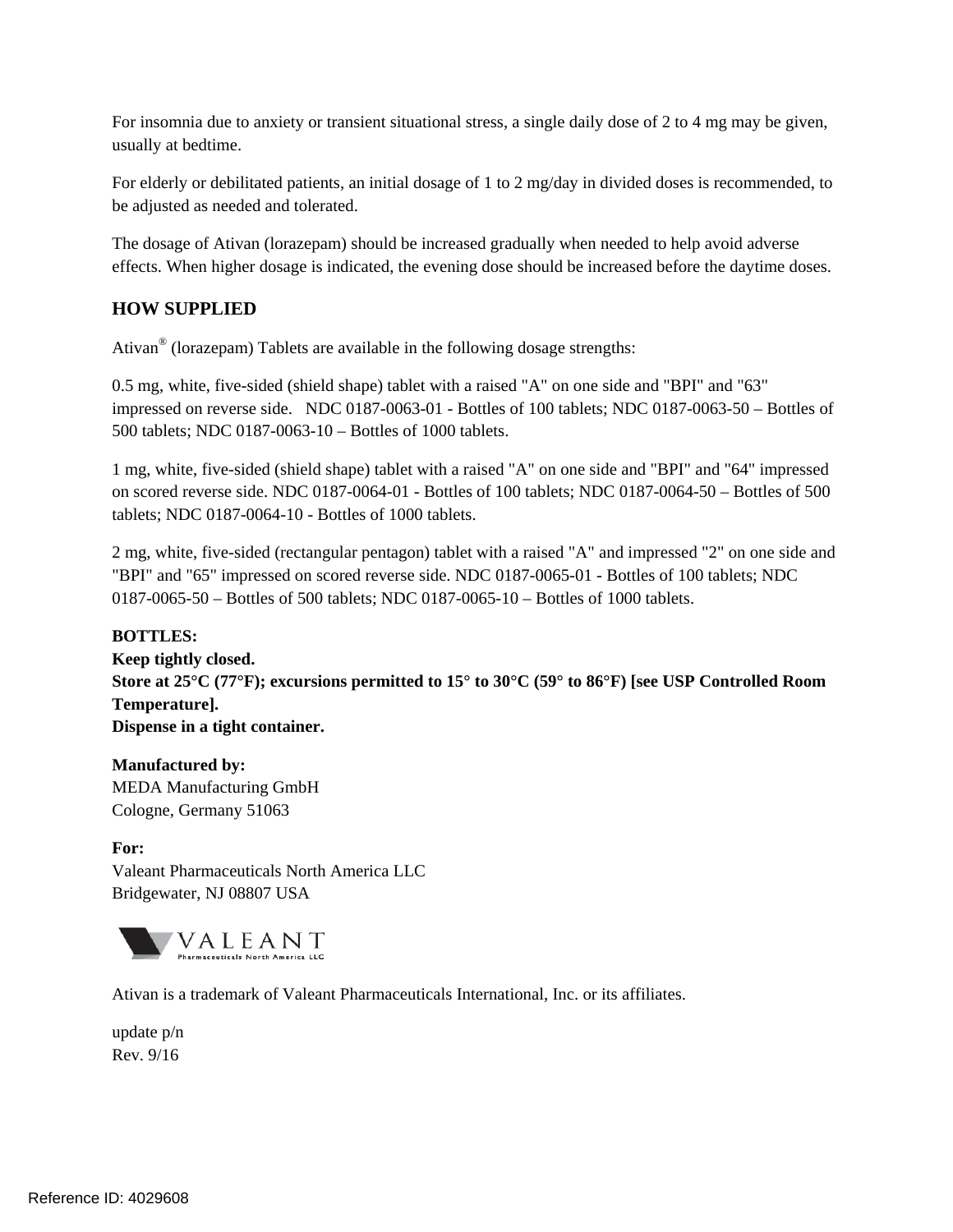#### **MEDICATION GUIDE ATIVAN (AT-ivan) (lorazepam) Tablets, C-IV**

## **What is the most important information I should know about ATIVAN?**

- **problems (respiratory depression), coma and death. ATIVAN is a benzodiazepine medicine. Taking benzodiazepines with opioid medicines, alcohol, or other central nervous system depressants (including street drugs) can cause severe drowsiness, breathing**
- **ATIVAN can make you sleepy or dizzy, and can slow your thinking and motor skills.** 
	- Do not drive, operate heavy machinery, or do other dangerous activities until you know how ATIVAN affects you.
	- o Do not drink alcohol or take other drugs that may make you sleepy or dizzy while taking ATIVAN without dizziness, ATIVAN may make your sleepiness or dizziness much worse. first talking to your healthcare provider. When taken with alcohol or drugs that cause sleepiness or
- Do not take more ATIVAN than prescribed.

#### **What is ATIVAN?**

- ATIVAN is a prescription medicine used:
	- o to treat anxiety disorders
	- o for the short-term relief of the symptoms of anxiety or anxiety that can happen with symptoms of depression
- against the law. Tell your healthcare provider if you have abused or been dependent on alcohol, prescription **ATIVAN is a federal controlled substance (C-IV) because it can be abused or lead to dependence.** Keep ATIVAN in a safe place to prevent misuse and abuse. Selling or giving away ATIVAN may harm others, and is medicines or street drugs.
- It is not known if ATIVAN is safe and effective in children less than 12 years of age.
- It is not known if ATIVAN is safe and effective for use for longer than 4 months.

#### **Do not take ATIVAN if you:**

 are allergic to lorazepam, other benzodiazepines, or any of the ingredients in ATIVAN. See the end of this Medication Guide for a complete list of ingredients in ATIVAN.

 **Before you take ATIVAN, tell your healthcare provider about all of your medical conditions, including if you:** 

- have or have had depression, mood problems, or suicidal thoughts or behavior
- have a history of drug or alcohol abuse or addiction
- have lung disease or breathing problems (such as COPD, sleep apnea syndrome)
- have liver or kidney problems
- have or have had seizures
- are pregnant or plan to become pregnant. ATIVAN may harm your unborn baby. You and your healthcare provider should decide if you should take ATIVAN while you are pregnant.
- are breastfeeding or plan to breastfeed. ATIVAN passes into your breast milk and may harm your baby. Talk to your healthcare provider about the best way to feed your baby if you take ATIVAN. You should not breastfeed while taking ATIVAN

**Tell your healthcare provider about all the medicines you take**, including prescription and over-the-counter medicines, vitamins, and herbal supplements.

 Taking ATIVAN with certain other medicines can cause side effects or affect how well ATIVAN or the other medicines work. Do not start or stop other medicines without talking to your healthcare provider.

## **How should I take ATIVAN?**

- Take ATIVAN exactly as your healthcare provider tells you to take it. Your healthcare provider will tell you how much ATIVAN to take and when to take it.
- If you take too much ATIVAN, call your healthcare provider or go to the nearest hospital emergency room right away.